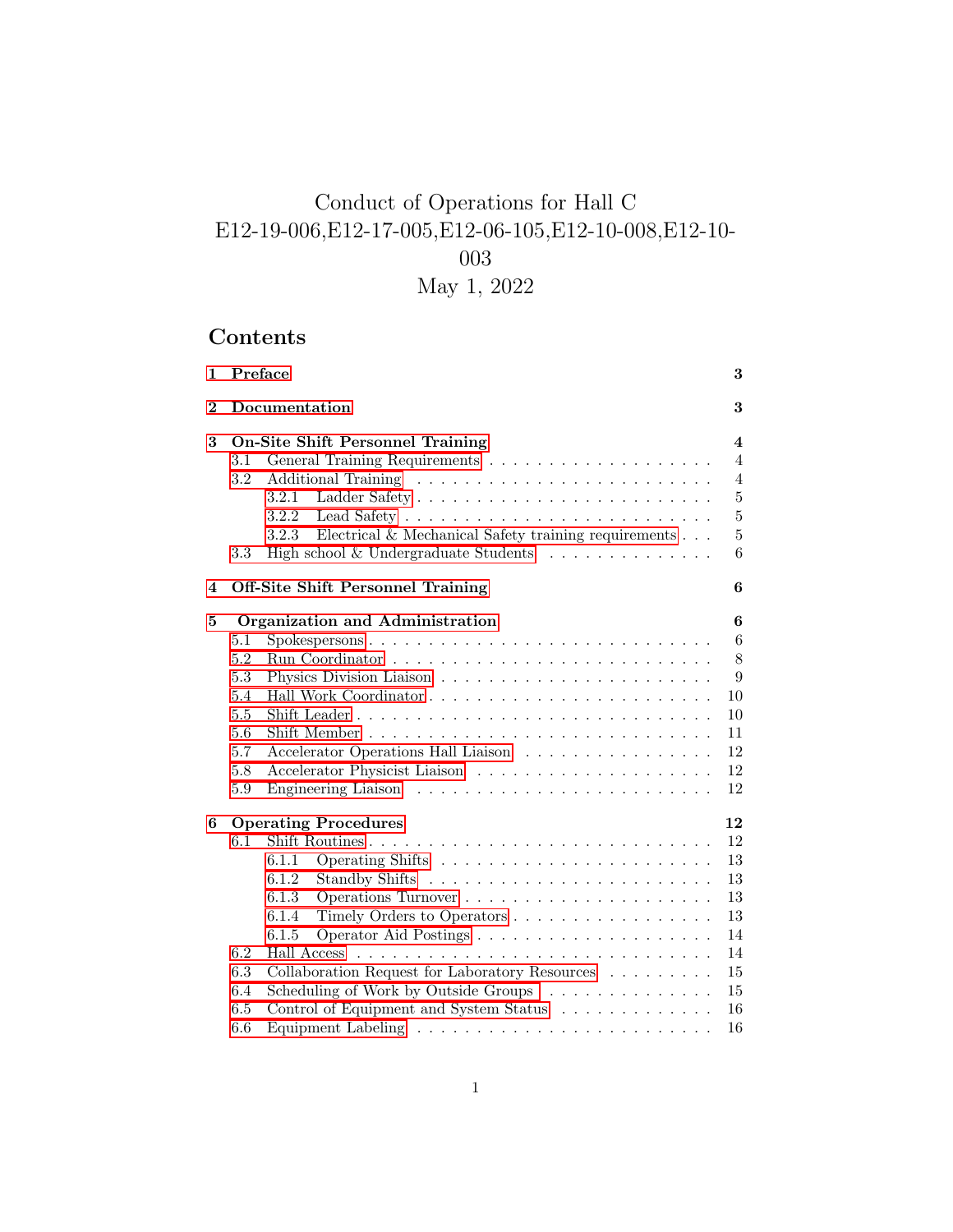| A Special Procedures for Hall C                                                         | 18 |
|-----------------------------------------------------------------------------------------|----|
| B Special Procedures for E12-19-006, E12-17-005, E12-06-105, E12-<br>10-008, E12-10-003 | 19 |
| C Signature Sheets                                                                      |    |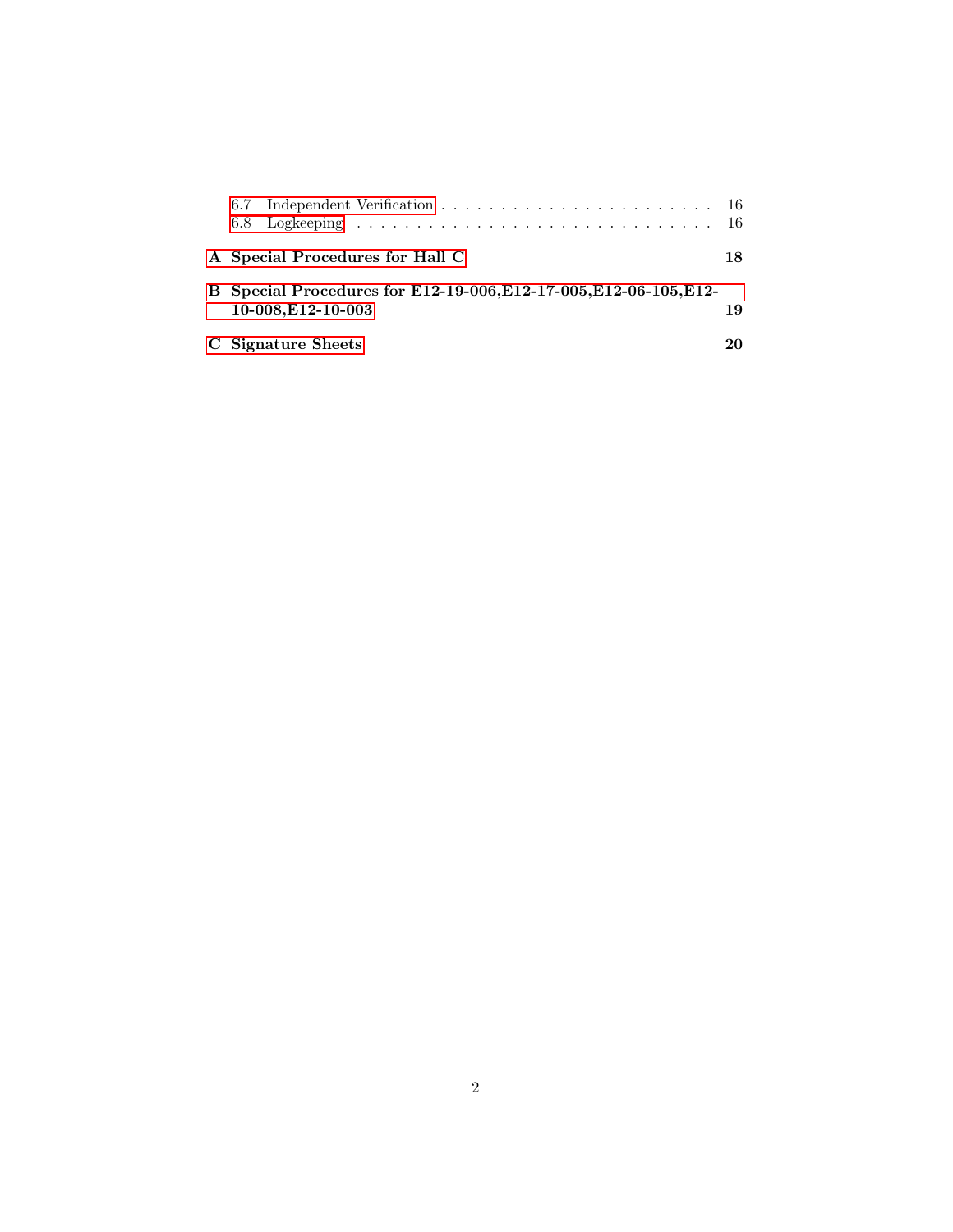# <span id="page-2-0"></span>1 Preface

As part of its mission, JLab provides the resources necessary for international collaborations of scientists to carry out basic research in nuclear physics and related disciplines. This research must be conducted in a manner that ensures that environmental, health and safety (EH&S) concerns receive the highest consideration. At the same time the programmatic goals of the laboratory require that it produce the highest quality physics results efficiently.

Guidance on how to balance thoughtful, measured EH&S concerns with efficient operation has been taken from the Director's Safety Council, the JLab EH&S Manual, and the JLab Director's Office. A graded approach is followed in which the measures taken are matched to the scale, cost, complexity, and hazards of the operation.

This document outlines how approved experiment collaborations will conduct operations in a safe and effective manner during the time period that E12-19-006,E12-17-005,E12-06-105,E12-10-008,E12- 10-003 is on the floor. Installation periods are not covered by this document. Furthermore, this document is directed to physics users and physics staff rather than the Hall C technical staff. It must be read, understood, and followed by all members of the collaboration.

The use of Unmanned Aviation Systems (commonly refer to as drones) are not permitted without the Aviation SME permission, in accordance with ESH Manual Chapter 3900 Aviation Implementation Document. The operation of personal owned aircraft either manned or unmanned by JLab Staff, Users, or visitors in support of the Jefferson Laboratory mission or while on Thomas Jefferson National Accelerator Facility is not permitted.

# <span id="page-2-1"></span>2 Documentation

This experiment uses the standard Hall C equipment. All of the procedures to be used during the course of the experiment are contained in the following  $documents<sup>1</sup>$  $documents<sup>1</sup>$  $documents<sup>1</sup>$ :

- The Conduct of Operations for Hall C E12-19-006,E12-17-005,E12-06- 105,E12-10-008,E12-10-003 (COO), the document you are now reading.
- Experiment Safety Assessment Document (ESAD) for E12-19-006,E12-17- 005,E12-06-105,E12-10-008,E12-10-003 (referring to the base equipment)
- Radiation Safety Assessment Document (RSAD)
- JLab Emergency Response Guidelines (ERG)
- Hall C Standard Equipment Manual (referring to the base equipment)

<span id="page-2-2"></span><sup>&</sup>lt;sup>1</sup>The process is documented at  $https://www.jlab.org/user\_resources/PFX$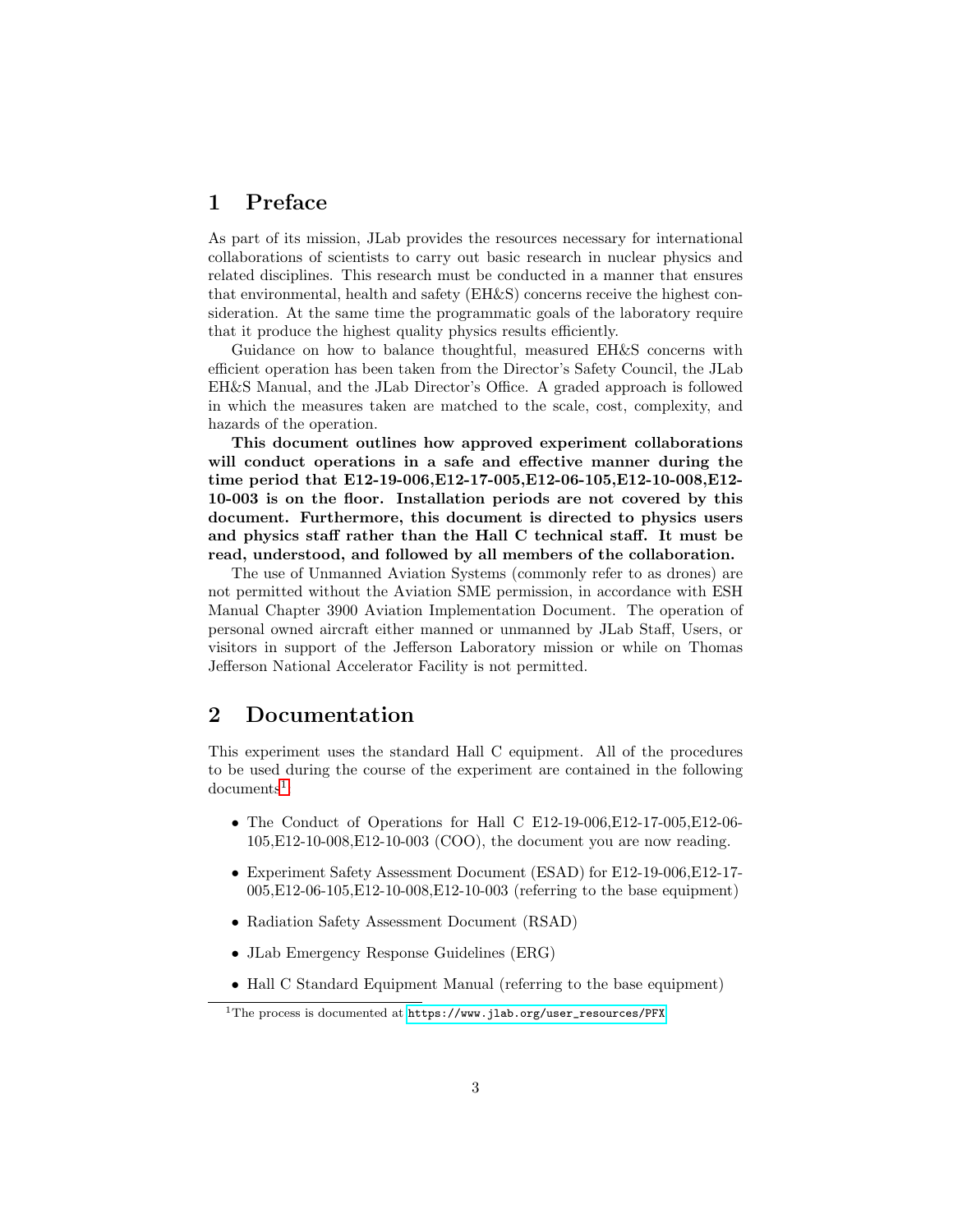• Operational Safety Procedures (OSPs) describing each new piece of equipment to be used, their operation, mitigated hazards, responsible personnel and signature pages to grant authorization to others to operate after being trained on the equipment.

Reference copies of these documents will be available in the Counting House for the duration of the experiment. The present document shall hereafter be referred to as the COO. The Experiment Safety Assessment Document shall hereafter be referred to as the ESAD, and the Radiation Safety Assessment Document shall be referred to as the RSAD. The ESAD and COO may also be available on the WWW at an experiment-specific web site. The COO, the ESAD and the RSAD are required reading for shift personnel.

A full description of the physics motivation for the experiments, collaboration lists, and general plans for carrying out an experiment can be found in the proposal(s) to the JLab Program Advisory Committee (PAC).

# <span id="page-3-0"></span>3 On-Site Shift Personnel Training

### <span id="page-3-1"></span>3.1 General Training Requirements

All personnel taking on-site shifts (i.e. personnel able to access the hall if needed) are required to have successfully completed and be current in the following JLab safety trainings:

- EH&S Orientation (SAF 100)
- Radiation Worker Training (SAF 801)
- Oxygen Deficiency Hazard Training (SAF 103)
- Hall C Safety Awareness Walk-Through ( SAF112 )

All experiment personnel are required to have radiation badges in their possession during their shifts. The Safety Awareness Walk-Through will emphasize hazards that are typical of normal Hall operations. Hazards peculiar to the current experimental setup are addressed in the appendices of this document. In addition, all shift personnel will be trained in the safety procedures to be followed for access to the Hall. This training will include a brief discussion of the purpose and operation of the Personnel Safety System (PSS) for the Hall. Individuals within the collaboration may be required to have other equipment or procedure-specific training. The need for such training shall be determined by the experiment spokespersons in consultation with the Hall Leader and Physics Division Safety Officer.

### <span id="page-3-2"></span>3.2 Additional Training

In addition, experiment personnel must familiarize themselves with the sections of the JLab EH&S Manual relevant for their work in the Hall. This document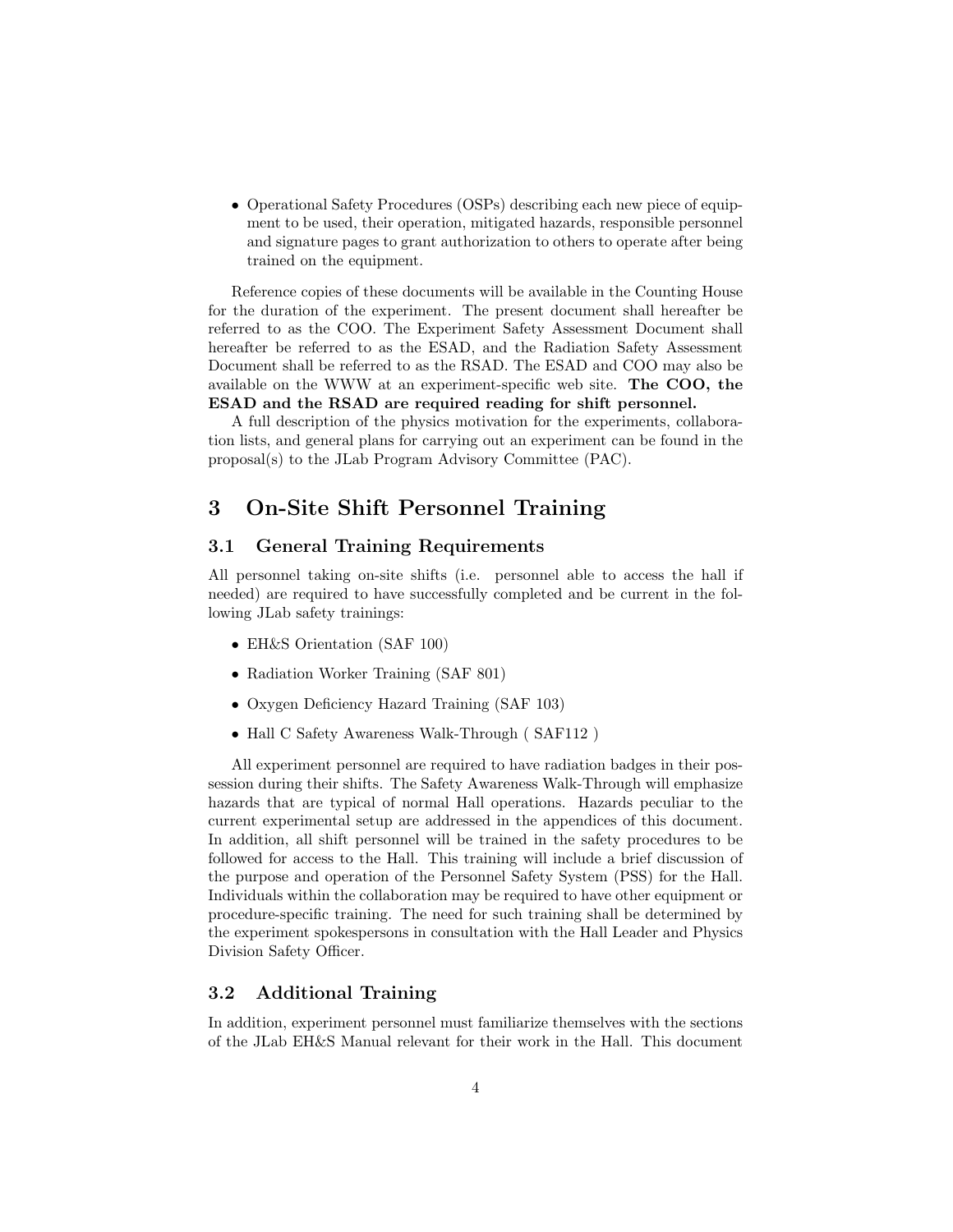is available at: <http://www.jlab.org/ehs/ehsmanual/index.html>. Some of the more common trainings for work in the Hall include:

#### <span id="page-4-0"></span>3.2.1 Ladder Safety

Prior to using a ladder at Jefferson lab you are required to take SAF 307 Ladder Safety Awareness. If your task requires you to work from a ladder in a position other than between the ladder rails, you may be required to take the Fall Protection classes required to wear a safety harness.

#### <span id="page-4-1"></span>3.2.2 Lead Safety

Prior to handling lead, be it in the form of bricks, sheets, pellets or solder you must take SAF 136 Lead Worker Safety Awareness.

#### <span id="page-4-2"></span>3.2.3 Electrical & Mechanical Safety training requirements

Prior to doing work on a piece of electronics equipment, beyond just plugging it in and turning it on/off, you are required to take Basic Electrical Safety for Electrical Workers (ESC 001). This training is required so that you can make a proper hazard assessment of the work you are planning to do on the electrical equipment in question.

The list below gives a simplified mapping between the level of electrical work and the training required to perform it. If in doubt about the scope of your work, please contact the Division Safety Officer to get guidance on whom you should contact to get your question answered.

• ESC001

to operate electrical equipment involving more than just using a light switch, turning on/off appliances, or turning on/off common office equipment.

• ESC002, ESC005 & ESC006

to energize and de-energize electrical equipment at the source of electrical power (such as operation of circuit breaker, knife switch, etc.)

• ESC003, ESC004, ESC007 & ESC008

to work on or partner with someone who works on (maintain, repair, install, remove, disassemble, assemble) electrical equipment, either energized or de-energized.

• ESC007 & ESC008

when the work involves non-electrical hazardous stored energy (e.g. compressed gasses, hydraulic or pneumatic, thermal, chemical, or mechanical).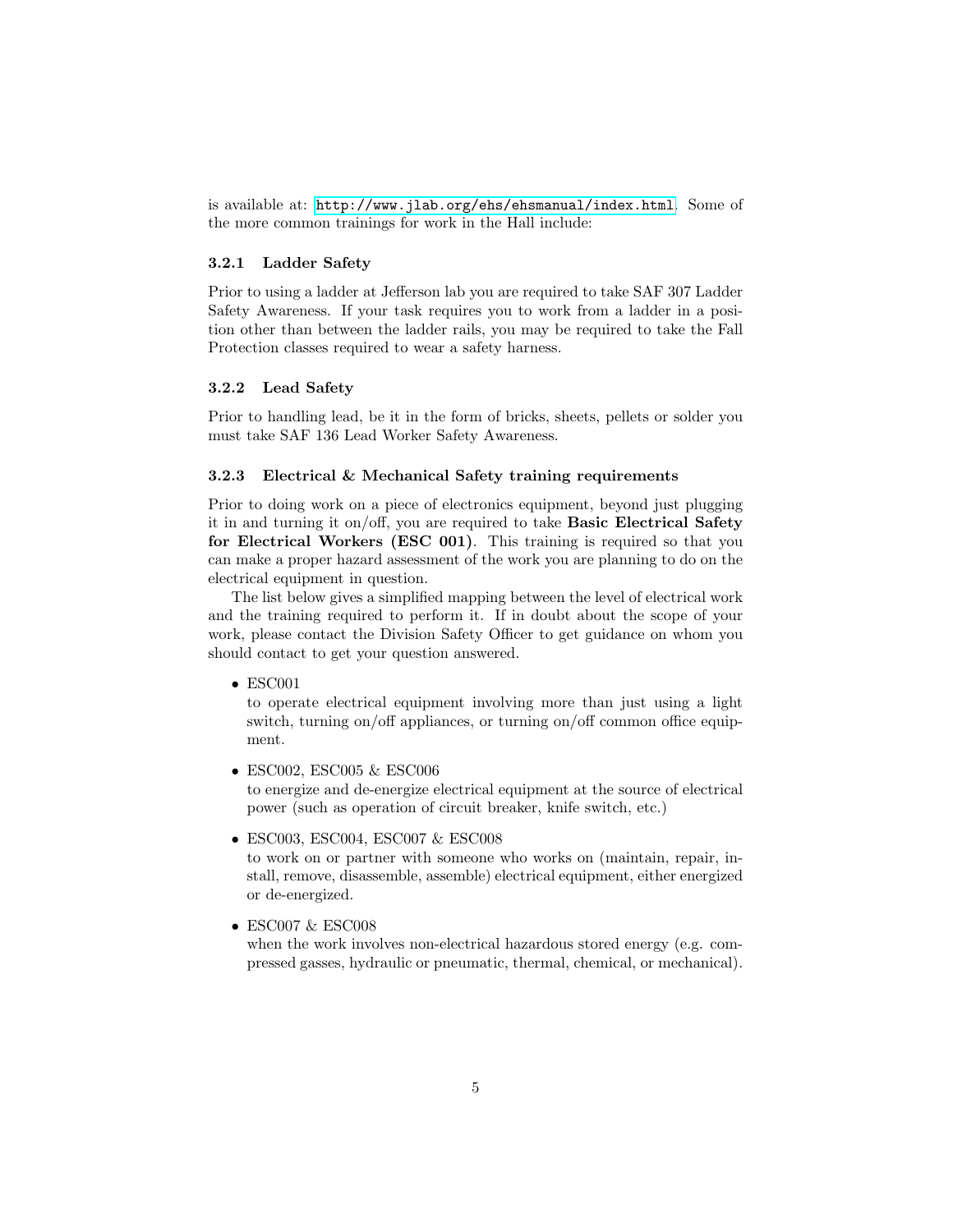#### <span id="page-5-0"></span>3.3 High school & Undergraduate Students

In addition to the above guidelines, the lab has special policies for high school and undergraduate students working in the Experimental Halls:

- No one under 18 (student or otherwise) may work in the halls.
- No high school student may work outside regular working hours.
- Undergraduates working outside regular working hours must be pre-approved by the Division Safety Officer, Ed Folts.
- Graduate school students are considered users

During their first three months, working in conjunction with JLab or user staff, undergraduate students 18 and over may be allowed to work in the halls (following all other aforementioned rules) with the provision that their work in the hall is always under the supervision of a Hall C authorized person (i.e. a buddy), though that person may not be another undergraduate. Also a permanent Jefferson Lab staff member or a fully trained user must be fully cognizant of the work to be done and approved the students buddy. At the end of the 3-month trial period student who have demonstrated to the satisfaction of a Jefferson Lab staff member that they are responsible and safety conscious shall be permitted to work in the halls under the same guidelines that apply to other users.

## <span id="page-5-1"></span>4 Off-Site Shift Personnel Training

Off-site shift personnel have no access to the hall due to their physical location, missing training or other reasons and consequently they are not subject to the training requirements of on-site shift personnel. Their training requirements are determined by the methods they will use to participate in the experiment, e.g. training required to obtain a JLab computer account and have remote access to the experiment computing systems.

# <span id="page-5-2"></span>5 Organization and Administration

The operation of the experiment is directed by the Spokespersons and the Hall Leader, Mark Jones. An organization chart for the experiment is found in Figure [1.](#page-6-0)

### <span id="page-5-3"></span>5.1 Spokespersons

The spokespersons shall ensure that sufficient sceintific personnel are available to carry out the experiment and monitor the apparatus as needed. In particular, the spokespersons shall ensure that counting house shifts are manned appropriately.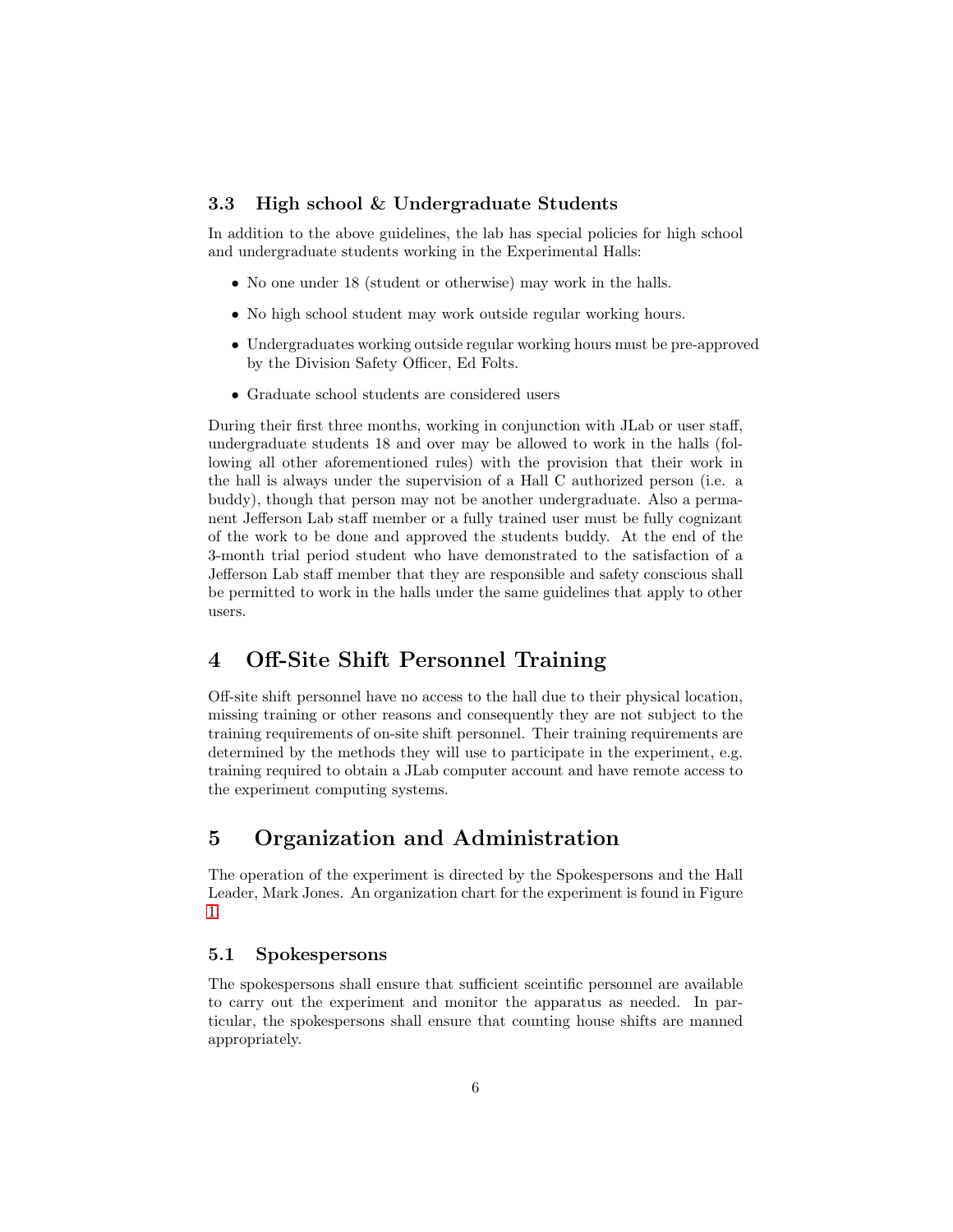

<span id="page-6-0"></span>Figure 1: Functional Organization of the Hall C Team. Dashed lines indicate information flow, solid lines indicate responsibility.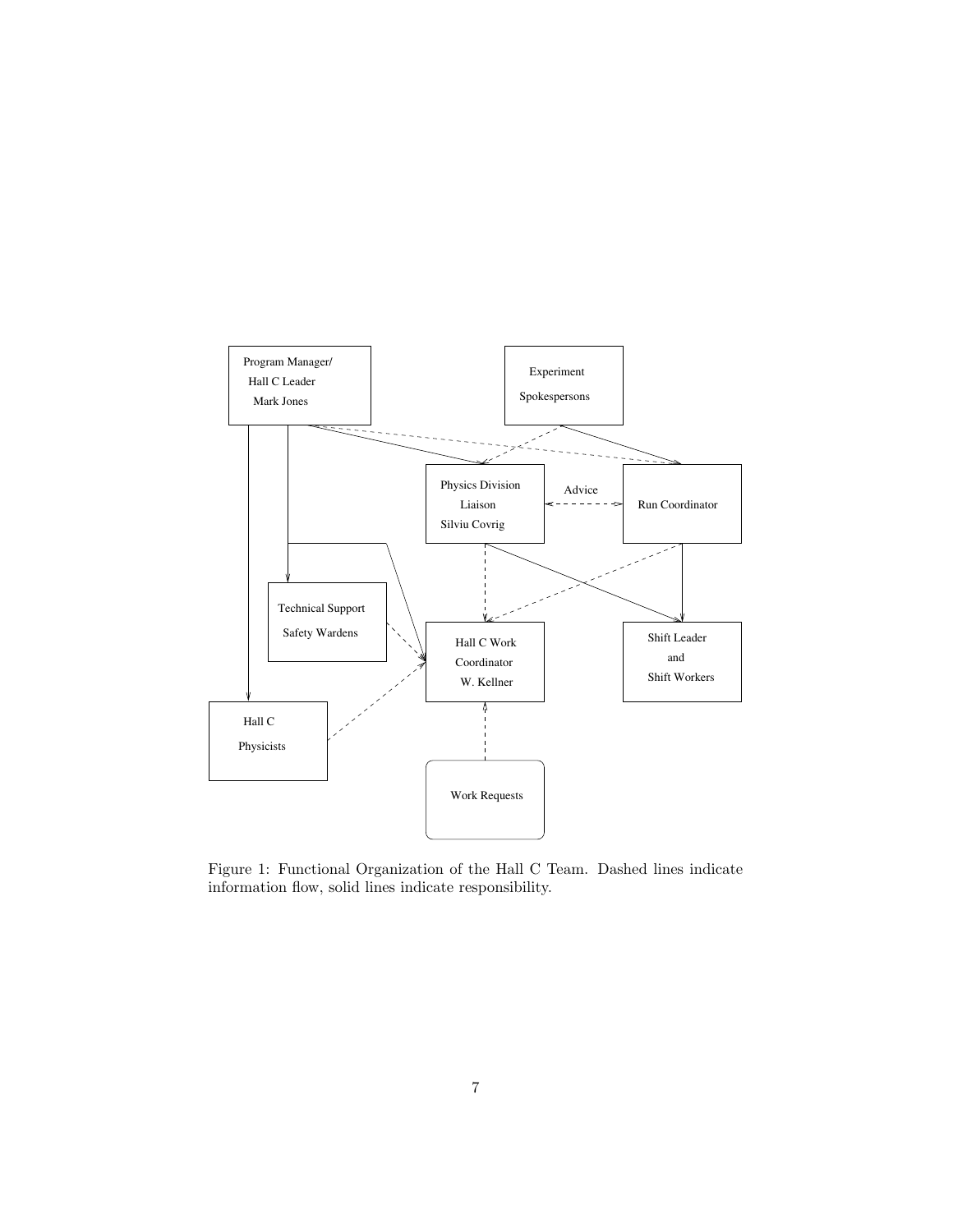### <span id="page-7-0"></span>5.2 Run Coordinator

The Run Coordinator is the immediate on-site manager of the experiment and is responsible for ensuring that the physics goals of the experiment are met. This individual is designated by the experiment spokespersons and approved by the Hall Leader. The Run Coordinator shall ensure that the Hall Group Leader, Physics Division Liaison, and at least one Spokesperson are aware of all pertinent issues. The Run Coordinator shall promote an environment in which the highest safety standards are maintained. All Run Coordinators must ensure that all of the JLab training necessary to perform their duties is up to date before their shift as Run Coordinator commences. The functions of the Run Coordinator are:

I. To manage daily operation of the experiment:

- to ensure that the run plan is clear to the shift workers.
- to define the data quality appropriate for the goals of each shift.
- to track the progress of the experiment.
- to coordinate and schedule activities (e.g., Hall accesses) in order to optimize productivity.
- to ensure that an experiment checklist is completed every 24 hrs during standby shifts.
- together with the Physics Division Liaison, assist the spokespeople to ensure that sufficient personnel are present to safely carry out the experimental program or monitor the apparatus as needed.
- II. To coordinate interactions between JLab and the experiment. This entails:
	- to ensure that the Hall C Group Leader and Experiment Spokespeople are aware of all necessary issues.
	- informing the Program Deputy of the experiment's status and plans at a 7:45 AM program deputy/halls meeting in the MCC during the working week, and at an agreed upon time on weekends or holidays.
	- representing the collaboration at the 8:00 AM daily summary meeting in the MCC during the work week.
	- attending the 1:30 PM Wednesday scheduling meeting in the MCC conference room to represent the collaboration and to present a report on the preceding week.
	- remaining in the local area and being available by cell-phone/pager at all times. (If temporarily unavailable the Run Coordinator must designate another qualified collaborator as a replacement.)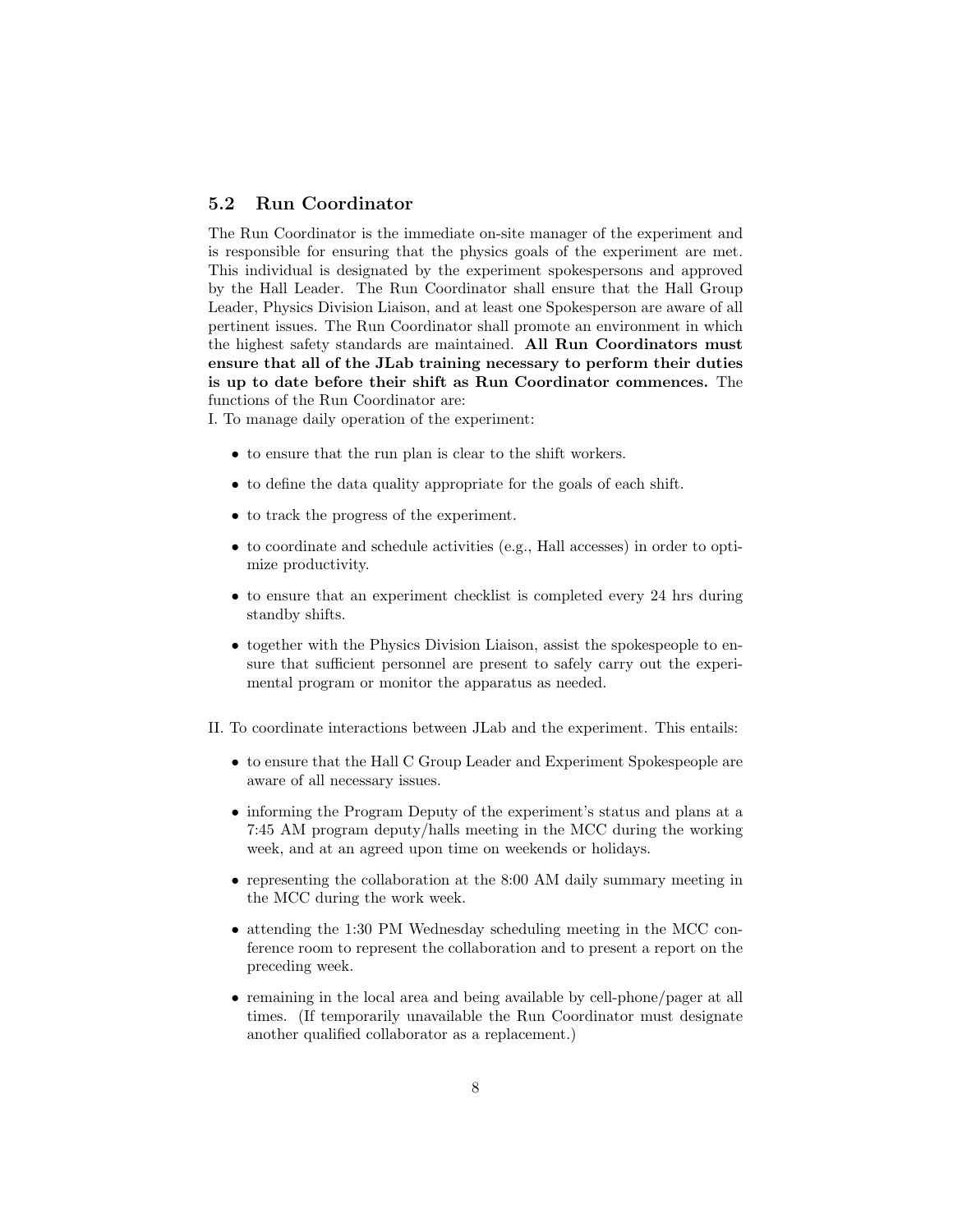- interact with the Accelerator Program Deputy to plan and conduct unscheduled activities.
- in conjunction with the Hall Work Coordinator, scheduling work by groups outside the collaboration. This work will normally coincide with the scheduled machine maintenance days. This coordination requires a weekly meeting of these two individuals. The product of this meeting will include any necessary updates to the "Access Authorization List".
- to be responsible for safe transition of the Hall to Restricted Access in coordination with the Hall work coordinator.
- $\bullet$  to provide an oral report at the weekly Hall C meeting<sup>[2](#page-8-1)</sup> updating the experimental progress to the collaboration.

III. To submit a written report to the Hall Leader which includes run time statistics and a description of any significant problems with the Hall instrumentation.

### <span id="page-8-0"></span>5.3 Physics Division Liaison

Broadly speaking, the Physics Division Liaison to the experiment is a Hall C staff member selected by Mark Jones to oversee the hall's interests with re-spect to personnel and equipment protection.<sup>[3](#page-8-2)</sup> This is true for all four halls. However, the role of the Physics Division Liaison may include other responsibilities depending upon the experiment and other factors. His/her responsibilities include:

- Oversee that proper rules of safety are carefully followed in the conduct of the experiment.
- Approve a Hall status change to Restricted Access in coordination with the Hall Work Coordinator.
- Verification that off-site and on-site shift workers have acknowledged reading the COO, ESAD, RSAD and ERG.
- Training verification of on-site shift workers via JList software.
- Together with the Run Coordinator, ensure that the counting house is manned appropriately: i.e., sufficient personnel are present to safely carry out the experimental program or monitor the apparatus as needed.

<span id="page-8-2"></span><span id="page-8-1"></span><sup>2</sup> typically held at 3:00pm on Monday.

<sup>&</sup>lt;sup>3</sup>The responsibilities described here correspond to those of the Physics Division Liaison during the operating phase of the experiment as outlined in the EH&S Manual Chapter 3120/Glossary.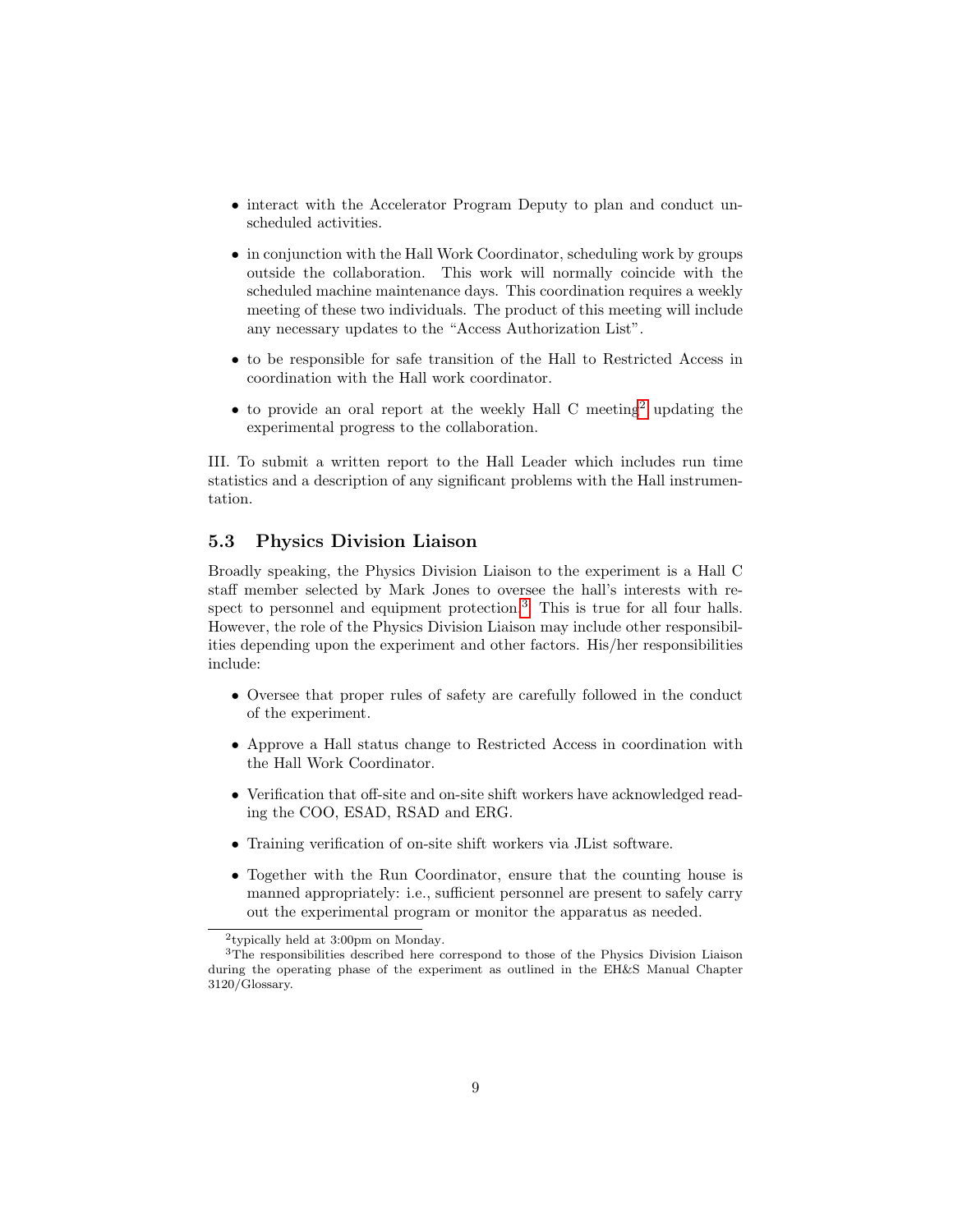### <span id="page-9-0"></span>5.4 Hall Work Coordinator

The Hall Work Coordinator's responsibilities are:

- to act as the single point of contact for all work in the hall.
- to determine if the scheduled activities in the hall can be done safely. These activities shall be coordinated with the Physics Division Liaison and the Run Coordinator. Tasks should also be inputted into the work task lists <https://www.jlab.org/listsites/>.
- to ensure that workers are properly trained, are familiar with all significant hazards, and are aware of all applicable work control documents associated with the project.
- in coordination with the Physics Division Liaison, ensure that the hall apparatus is made safe before giving permission to make a transition to Restricted Access (e.g., turn off unused magnets, install protective shields as needed, fulfill specific requirements in the ESAD, etc.).

#### <span id="page-9-1"></span>5.5 Shift Leader

Each shift is led by a Shift Leader. The selection of shift leaders is the responsibility of the Run Coordinator and Physics Division Liaison. The Shift Leader has the following responsibilities:

- to carry out the scientific program planned for the shift in a safe and efficient manner.
- to ensure that the logbook contains a complete and accurate description of the events and actions which occurred during the shift.
- to serve as primary contact between the machine control center (MCC) and experiment personnel.
- to oversee that hall equipment is operated properly.
- to ensure the shift checklist is performed every eight hours on operating shifts.
- to ensure that equipment malfunctions are properly labeled and lockedout if necessary and to communicate this to shift personnel and subsystem experts.
- to note in the logbook when workers from outside groups (such as survey and alignment) stop by the counting house before entering the hall when in Controlled Access. Furthermore, to confirm that these workers have communicated with the Run Coordinator and the Hall Work Coordinator.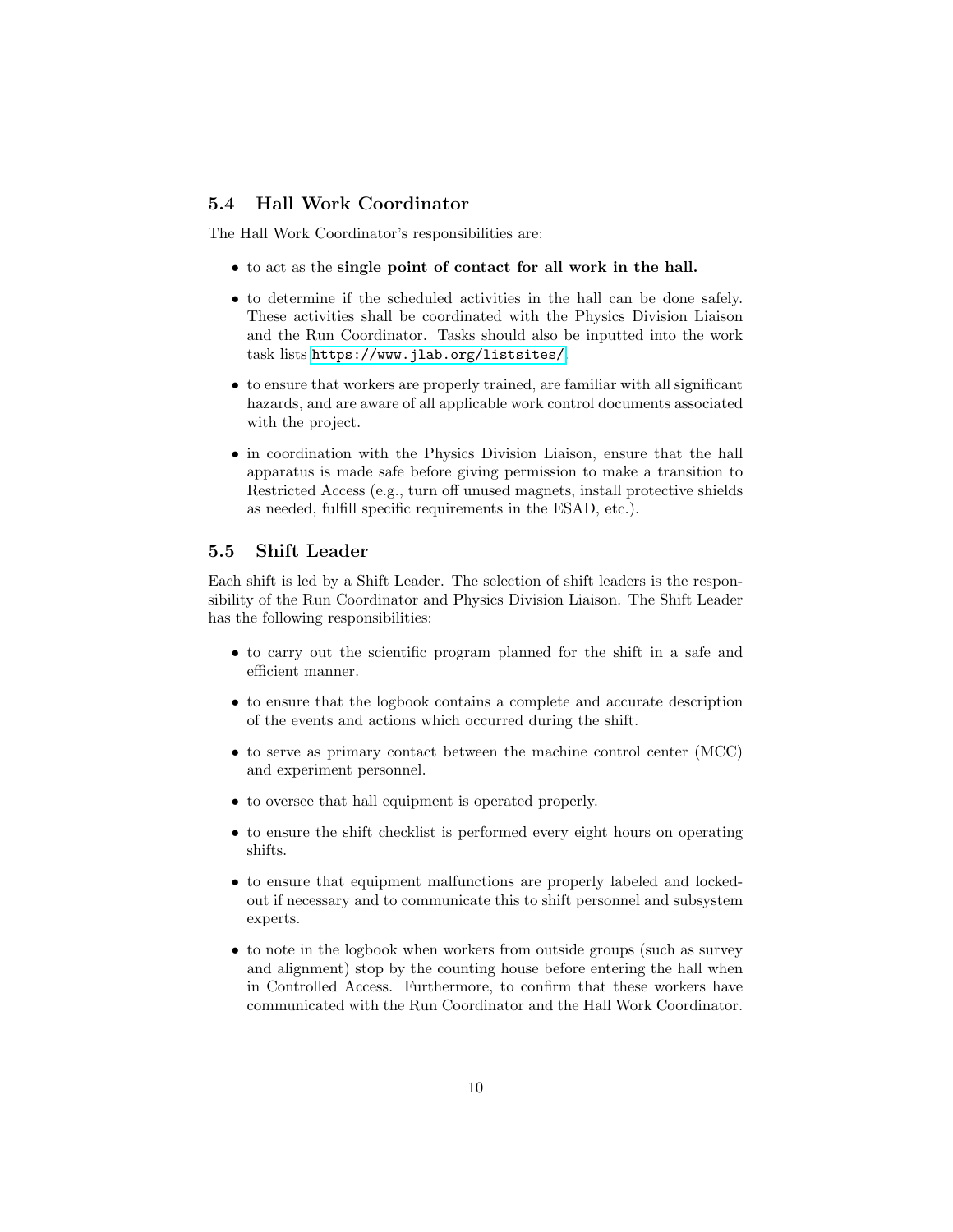- to coordinate the response of the shift crew to any emergency situation, including the notification of appropriate individuals as outlined in the Hall C Emergency Response Guidelines (ERG).
- to ensure that in any emergency situation the experiment Physics Division Liaison, Run Coordinator, and Hall Leader are notified immediately.
- to notify the Run Coordinator and the Hall Leader, if the hall is down due to equipment failure for more than four hours.

The Shift Leader has the following authority:

- to assign tasks to the shift members as needed.
- to request that the state of the hall be changed (Request for a change to Restricted Access must be approved by the Physics Division Liaison.)
- to limit the number of people in the Counting House or hall if required to effectively and safely carry out the experiment.
- to limit access to hall on-line computers if required to effectively and safely carry out the experiment.
- to authorize qualified personnel to make modifications in the experiment configuration within the allowed parameters, as specified in the standard equipment manual.
- to authorize time accounting for the shift.

#### <span id="page-10-0"></span>5.6 Shift Member

The responsibilities of each shift member are to:

- carry out the scientific goals of the shift in a safe and efficient manner under direction of the shift leader.
- read the logbook to be aware of changes in goals, operating parameters, and new documentation.
- monitor the equipment for problems.
- maintain adequate records of the progress of the shift.
- be present before the start of each shift and coordinate current operating conditions with the previous shift.
- keep all training up-to-date.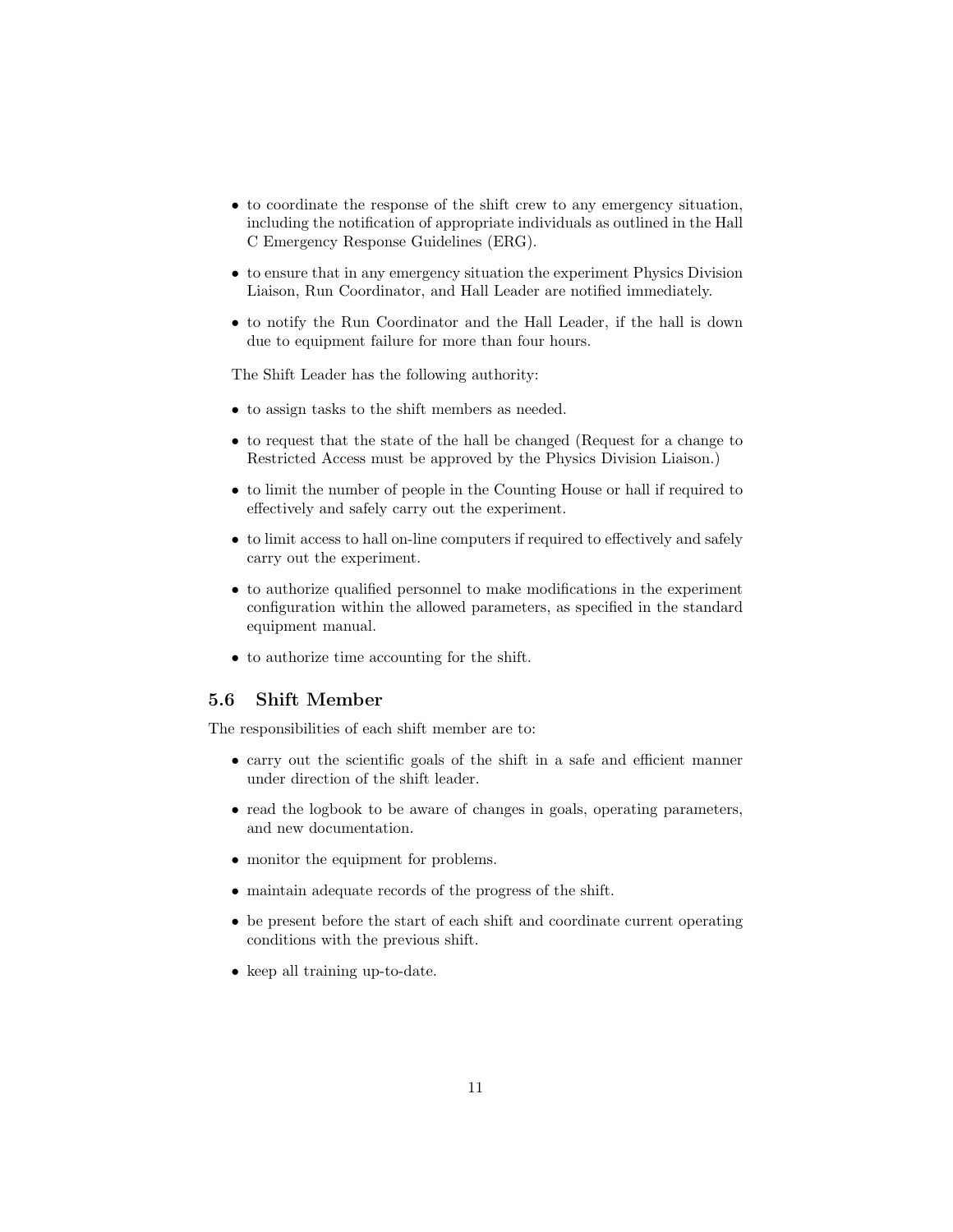#### <span id="page-11-0"></span>5.7 Accelerator Operations Hall Liaison

Each physics hall has an Accelerator Operator or Crew Chief assigned as a Hall Liaison. The Hall Liaison helps to facilitate information exchange between the experimenters and the MCC Operations Group, both in advance of and during actual experiments. The Hall Liaison, among other things, is responsible for making sure that experiment-specific information, procedures and requirements are available to all other operators and Crew Chiefs so that beam delivery can proceed efficiently. The Hall C liaison is Lester Richardson.

#### <span id="page-11-1"></span>5.8 Accelerator Physicist Liaison

The Accelerator Physicists Experiment Liaison serves as the primary contact on hall beam physics issues for the Physics, Accelerator and Engineering Divisions. This liaison owns the process of establishing physics quality beam to the experiment including developing beam optics configurations capable of meeting the experiments requirements, identifying tools needed to diagnose, monitor and verify beam performance during the experiment as well as developing beam startup, setup and commissioning plans. The Hall C liaison is Jay Benesch.

#### <span id="page-11-2"></span>5.9 Engineering Liaison

Each experiment conducted at JLab will be evaluated to determine if its complexity requires facilitation with the Engineering Division to help ensure a successful outcome. Experiments that require facilitation will be assigned an individual from the Engineering Division to act as liaison between the Division and the associated Experimental and Physics Division staff. The liaison acts as a single point contact in order to facilitate information exchange between the experimenters and those in the Engineering Division responsible for, but not limited to, the systems requirements, design, scheduling, fabrication, installation, testing, documentation, and budgeting. Ideally, the liaison is aware of all work conducted by Engineering for the experiment and ensures the appropriate resources are defined and allocated. Any issues and/or concerns are identified, documented, and tracked.

For the current run period, the review found that no such liaison was required.

# <span id="page-11-3"></span>6 Operating Procedures

#### <span id="page-11-4"></span>6.1 Shift Routines

There are two types of shifts for active hall experiments: Operating and Standby. Operating shifts are the normal status when beam is available for the experiment. Standby shifts are periods designated by the Run Coordinator when beam is not available or not in use in the hall and none of the equipment, except for the target, requires continuous monitoring. Standby status may result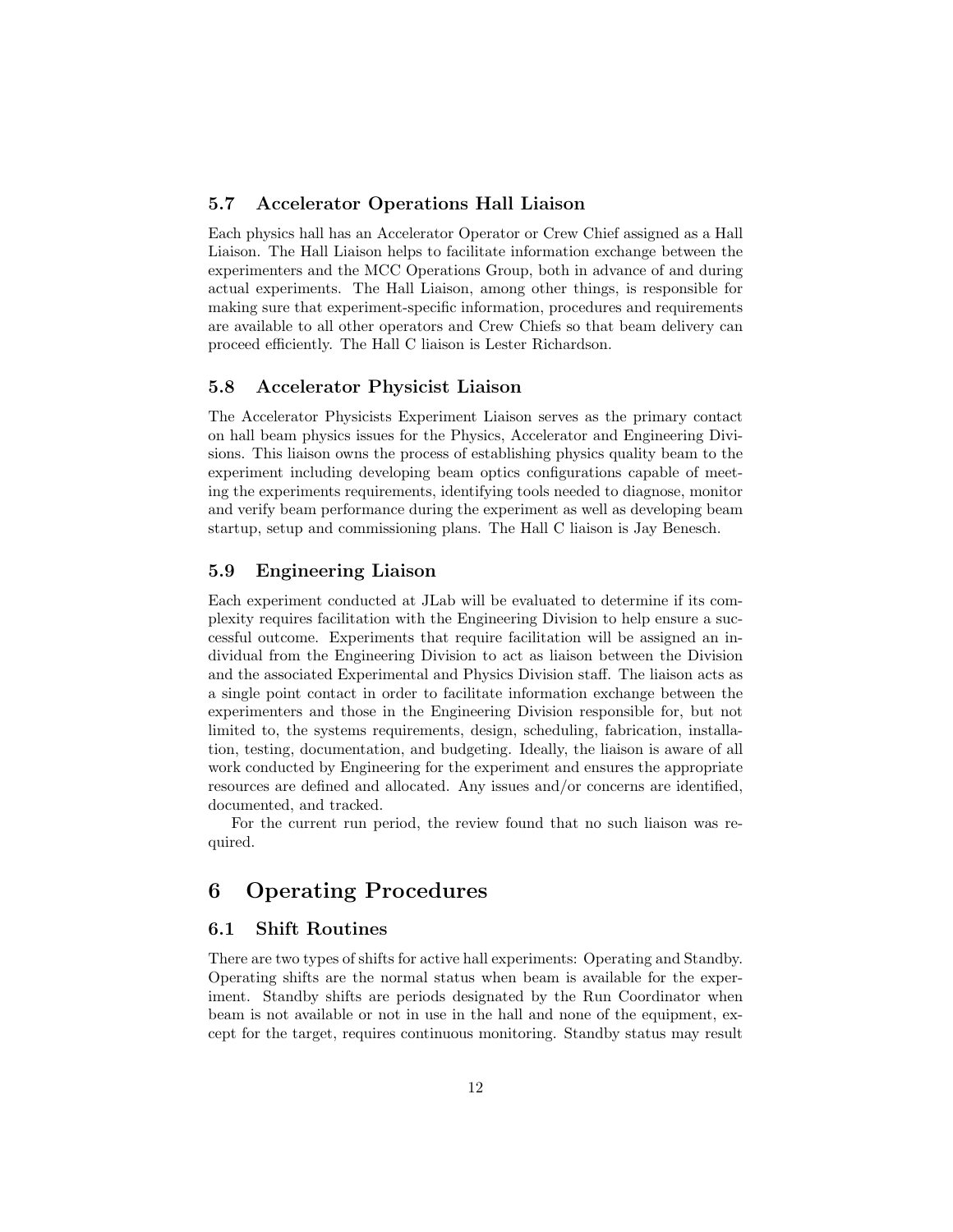from normal operational planning or from abnormal conditions such as a major down time due to equipment failure.

#### <span id="page-12-0"></span>6.1.1 Operating Shifts

During operating shifts, 24 hour occupation of the counting house area will be maintained by crews of at least two persons  $4$  in 8 hour shifts. One person per shift is designated as the Shift Leader.

The number of persons assigned to a shift will depend on the tasks assigned during the shift. A shift schedule will be posted in the Counting House listing the times and names of personnel on shift and identifying the Shift Leader and Run Coordinator, cell 757-270-8916. The shift schedule may be available at an experiment-specific website. The Run Coordinator may also designate and supervise other teams for duties such as offline analysis.

#### <span id="page-12-1"></span>6.1.2 Standby Shifts

During Standby shifts, shift personnel are not required to be on site at JLab but must be available through telephone contact to come in if they are needed. Monitoring the target system can require the presence of a Target Operator during a standby shift. The Target Operator then also acts as Shift Leader. The Run Coordinator will ensure that the shift checklist is executed at least once every 24 hours.

#### <span id="page-12-2"></span>6.1.3 Operations Turnover

The electronic log book, accessible from the web, is a very effective means of remotely obtaining information about experimental operations. This allows experimenters to log in remotely and view all log book entries prior to commencing their shift. Information which can only be recorded in the paper log book, should be noted accordingly, point to in the electronic logbook, and communicated between incoming and outgoing shift personnel directly.

Efficient and effective shift changeovers during experiment operation are enhanced by overlapping shifts. Therefore, whenever possible, shift leaders and workers are scheduled in shifts that are staggered by four hours, leading to an overlap of half a shift. If this is not the case, shift members must show up ten minutes prior to shift start (and plan to stay ten minutes after) for the purpose of information exchange to those taking over the same tasks. In all cases incoming shift leaders must discuss the experiment and Hall status with the outgoing shift leaders.

#### <span id="page-12-3"></span>6.1.4 Timely Orders to Operators

The initial run plan is the responsibility of the Run Coordinator and shall be clearly recorded in the log book. This plan specifies the tasks to be performed

<span id="page-12-4"></span><sup>&</sup>lt;sup>4</sup>The readiness review committee may require more personnel depending on the complexity of the experiment. Two people are the minimum required for safe operations.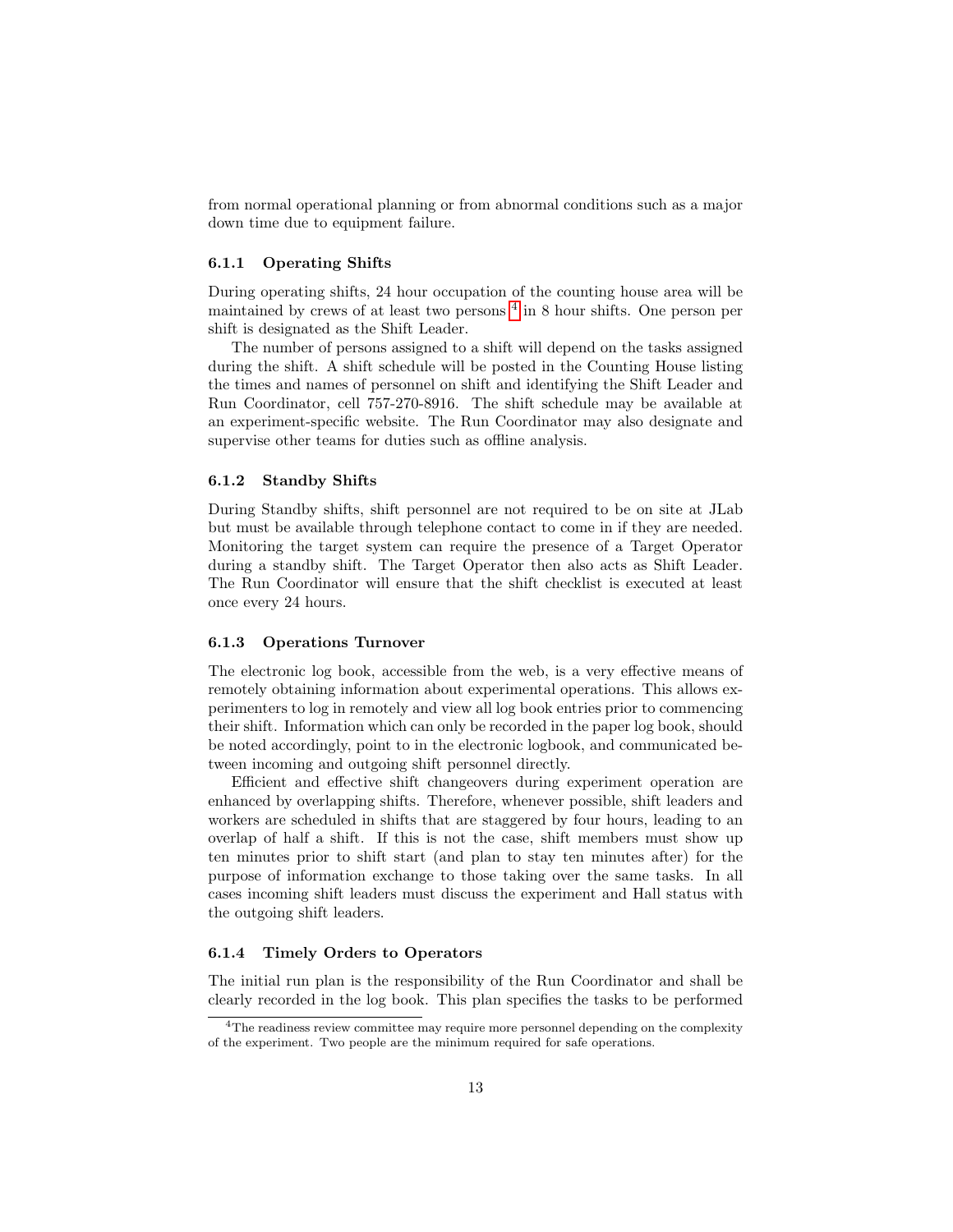in the next 48–72 hours, including any special conditions or data runs, updated documentation and its location and/or alternate plans. Any changes to the run plan shall be recorded in the log book and the white board in the counting house.

#### <span id="page-13-0"></span>6.1.5 Operator Aid Postings

The day-to-day schedule, contact instructions for key personnel, and any other information relevant to current activities are located on the white board in the Counting House. Shift personnel should consult the white board, especially at the beginning of their shift, to be aware of any updates to current running conditions.

Information pertaining to daily activities in Hall C must be posted on the bulletin board or written on the white board at the entrance to the hall.

#### <span id="page-13-1"></span>6.2 Hall Access

Work in designated radiation areas will be carried out in accordance with the JLab RadCon Manual. In particular, no material may be removed from the hall after beam delivery without proper approval from the RadCon Group. During operations, no one is allowed in the hall without either being accompanied, or informing shift personnel and checking in on a regular basis.

During a running experiment the hall will normally be in Beam Permit. When temporary access to the hall is needed the Shift Leader can ask the MCC to bring the hall to Controlled Access. If long term access to the hall is required, the Shift Leader may request the hall be brought to Restricted Access. Such a request requires prior approval from the Physics Division Liaison, while the actual transition will be supervised by the Hall Work Coordinator.

Restricted Access is a state where delivery of beam and/or RF power is not permitted, and entry to and exit from the hall is not controlled by the Personnel Safety System. This is the normal state of the hall when the accelerator is off and no experiments are running. Access is "restricted" only in the sense that the hall is not open to the general public. Well-defined check-list procedures are to be followed whenever the hall is brought to and from Restricted Access.

Restricted Access is the period when all major work must be completed in the hall. Consequently, all activities require advanced planning and must be scheduled for resources and safe operation. In order to streamline the activities in the hall and ensure everyone has ready access to the current status and requirements for work, there are two important resources:

- Single point of contact, which is the "Hall Work Coordinator"
- Information board at the entrance to the hall

All work must be scheduled through the Hall Work Coordinator. The content on the information board is the responsibility of the hall safety wardens and the Hall Work Coordinator. The information board will contain all critical information required for safe entry into the hall. This information will include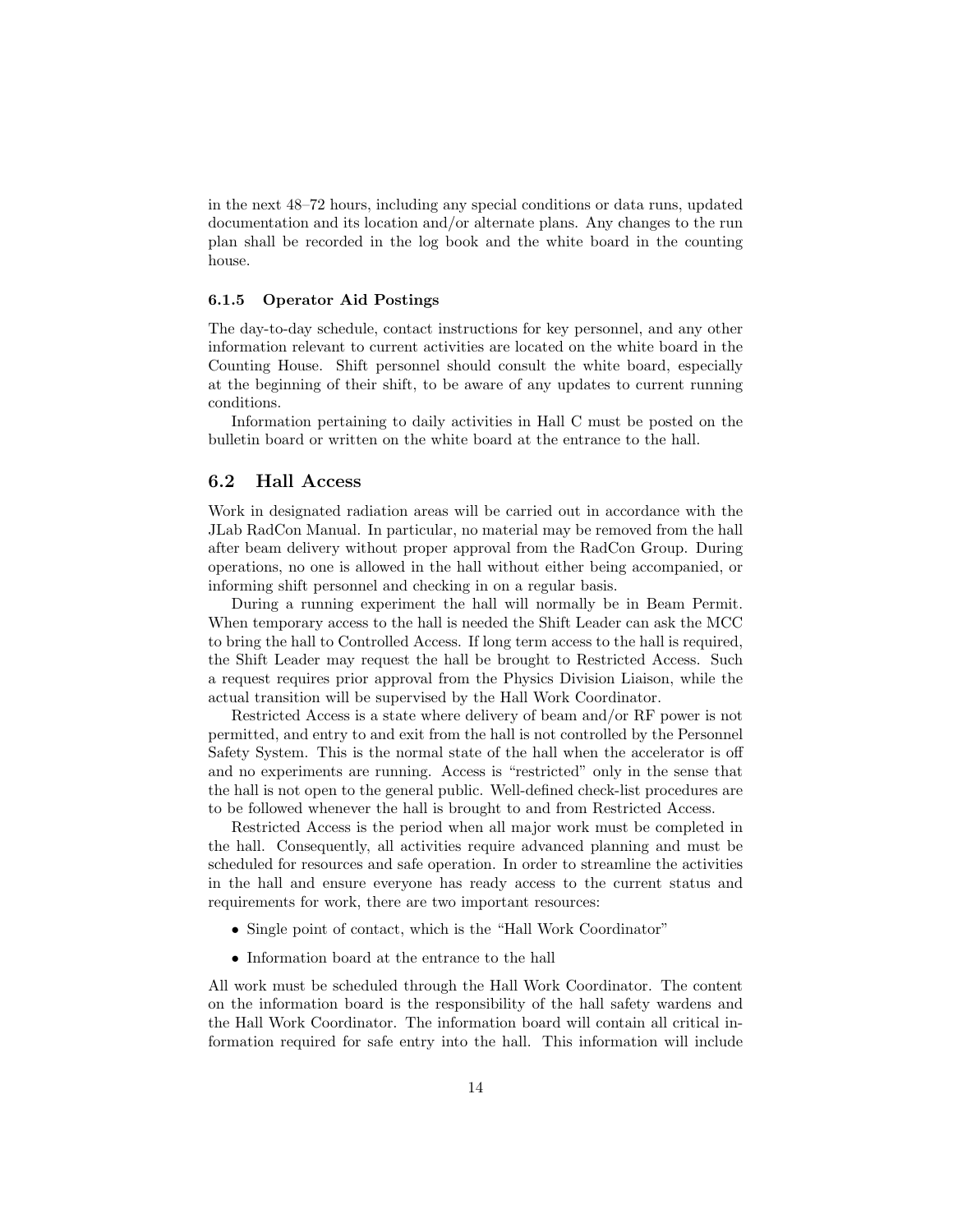a succinct, one page safety summary covering the hall's current safety hazards and mitigating measures (to be read by all persons working in the hall), active Operational Safety Procedures (OSPs) and Temporary Operational Safety Procedures (TOSPs), required temporary work permits (e.g., Radiation Work Permits), current activities in the hall, points of contact, and required training and safety equipment.

#### <span id="page-14-0"></span>6.3 Collaboration Request for Laboratory Resources

The collaboration may request additional services from Accelerator Division through the Accelerator Division Liaison, Geoffrey Krafft. Alternatively, the collaboration may also request additional services from hall personnel through the Physics Division Liaison, Silviu Covrig. These requests should be noted in the logbook. Some requests may require that an OSP, or TOSP be developed.

Major, abnormal, or unanticipated configuration modifications such as stacking or movement of significant shielding, unanticipated vacuum work, unanticipated beam line modifications, the replacement of a wire chamber, etc., require approval of the Hall C Leader, Mark Jones [5](#page-14-2) , and the use of appropriate personnel. The Hall Leader may require that a OSP, or TOSP be prepared.

### <span id="page-14-1"></span>6.4 Scheduling of Work by Outside Groups

Work in the hall that is to be performed by groups outside the collaboration such as survey and alignment, plant services, air conditioning, etc., must be scheduled so that it does not endanger personnel or equipment or interfere with the experiment. Non-emergency activities by these groups should be scheduled to coincide with the planned accelerator maintenance periods. To maximize efficiency, the Run Coordinator (representing the collaboration) and the Hall Work Coordinator (representing Hall C) will concur on work scheduling. The Hall Work Coordinator's job is to coordinate activities in the hall so that work can take place smoothly and safely and to insure that multiple activities do not interfere.

The Work Coordinator and the Run Coordinator will meet as needed to plan the work scheduled for the upcoming maintenance period. The product of this meeting will be a list of work in the hall, the required access state of the hall (Controlled or Restricted), appropriate work control documents, and educational or other safety measures (such as escorts) that are needed.

The ATLis should be used for coordinating the cross divisional work activities <https://www.jlab.org/listsites/>.

<span id="page-14-2"></span><sup>5</sup>Configuration changes as outlined above can affect site boundary dose and the production of airborne radioactivity. They require consulting with RadCon or EH&S personnel, as appropriate.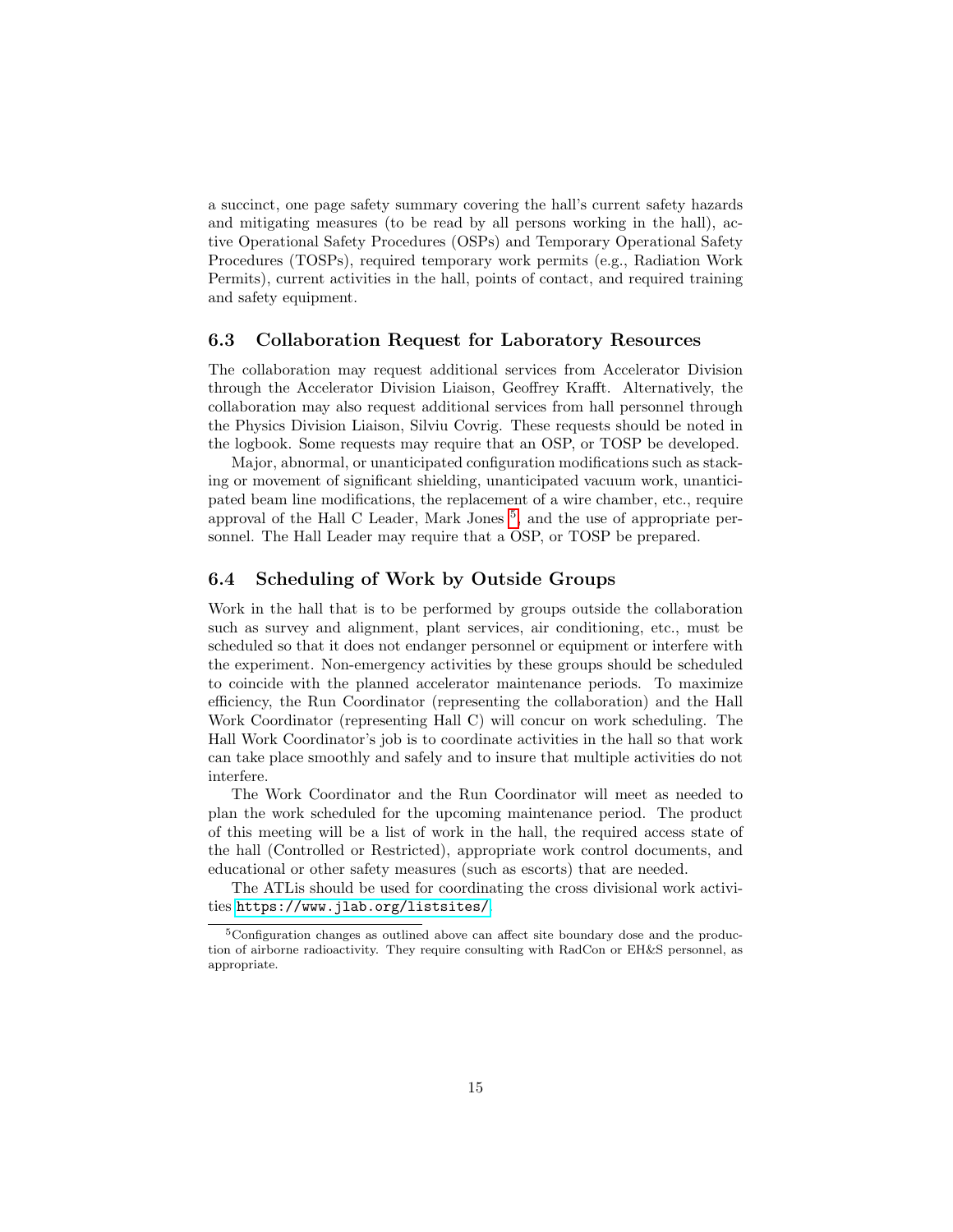#### <span id="page-15-0"></span>6.5 Control of Equipment and System Status

The operation of the standard experimental equipment is documented in the Hall C Standard Equipment Manual. This document includes information on the normal response to alarms and equipment malfunctions.

The ESAD and Hall C Standard Equipment Manual lists the authorized subsystem experts. This list may be amended as necessary to reflect personnel and training changes with the authorization of the subsystem expert. A copy of these amendments will be attached to the main document and kept in the Counting House.

All general equipment installation, maintenance, and testing activities are to be carried out in accordance with the JLab EH&S Manual.

### <span id="page-15-1"></span>6.6 Equipment Labeling

The experiment and hall equipment shall be properly labeled so it can be quickly identified by both shift and maintenance personnel. Proper labeling helps prevent incorrect operation or modification of equipment by non-experts and facilitates proper and efficient operation by qualified personnel. Labeling also increases the likelihood that proper procedures will be followed in case of emergency.

Improper labels should be corrected immediately if possible. Otherwise, the Shift Leader should be notified so that correct labeling can be requested from the qualified expert.

#### <span id="page-15-2"></span>6.7 Independent Verification

The Run Coordinator will provide the shift crew with a set of measures for checking the quality of the experimental data. The up-to-date Hall C shift checklist (and instructions) shall be made available to shift personnel at hallspecific sites on the data acquisition computers. The checklist will be completed at least once per shift during operating shifts and once per day during standby shifts. Additional items may be added to the list by the Run Coordinator or subsystem experts.

The Hall C work coordinator provides more general check lists for closing the experimental Hall and conditions when the Hall is used as an accelerator dump.

### <span id="page-15-3"></span>6.8 Logkeeping

Shift personnel will update the electronic logbook, which serves as the record of the experiment. The quality of the information recorded in the logbook determines the utility of the data. All data recorded electronically will be referenced in the computer logbook with the appropriate run number and run information. All relevant activities are to be recorded, including all changes of experiment conditions and equipment failures.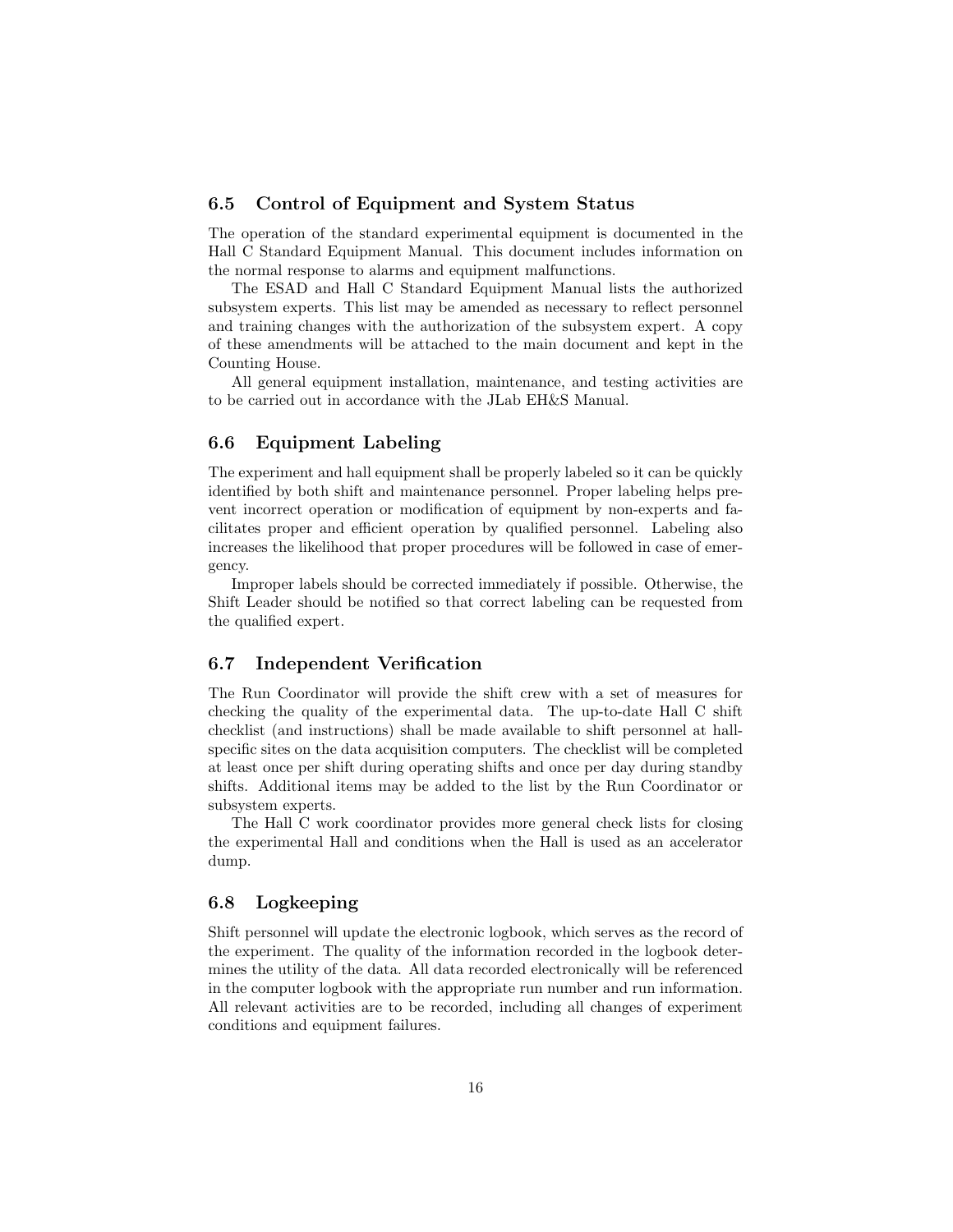Checklists performed using Hall C-specific forms should also be scanned into the computer logbook when completed. The completed paper forms should be stored in a binder in the counting house. All deviations from normal operating parameters shall be recorded in the logbook.

The computer logbook will also serve as the primary reference for the determination of the operational efficiency of the experimental apparatus in the Hall. As such it is essential that it provide an accurate record of the capability of the equipment to carry out the intended research program. Finally, the computer logbook is the place of record for all safety issues and introductions of new or updated documentation and procedures.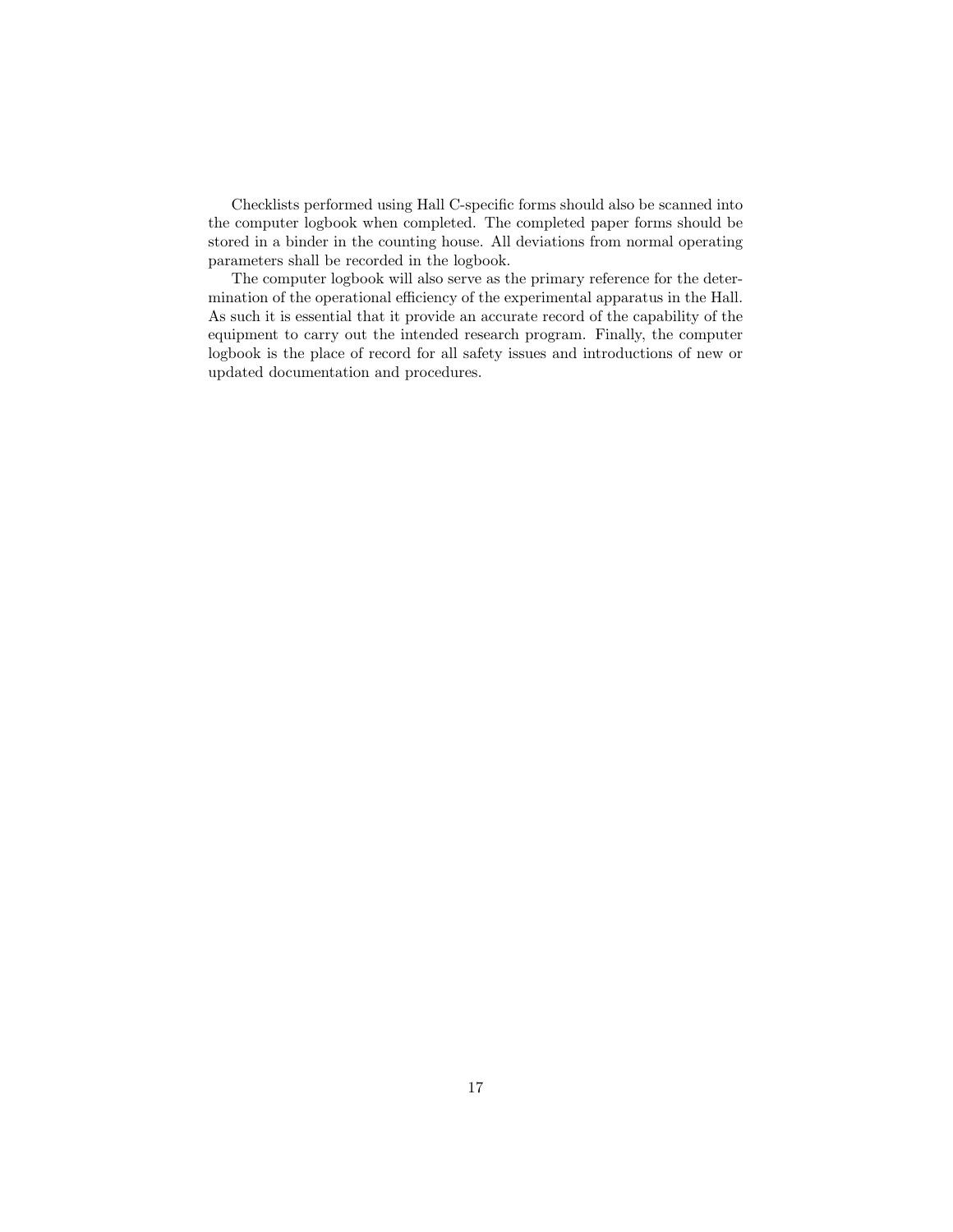# <span id="page-17-0"></span>A Special Procedures for Hall C

• If all other trainings are up-to-date, the Hall C walk-through, SAF112, can be arranged with Joe Beaufait; though during operations those training will only happen opportunistically.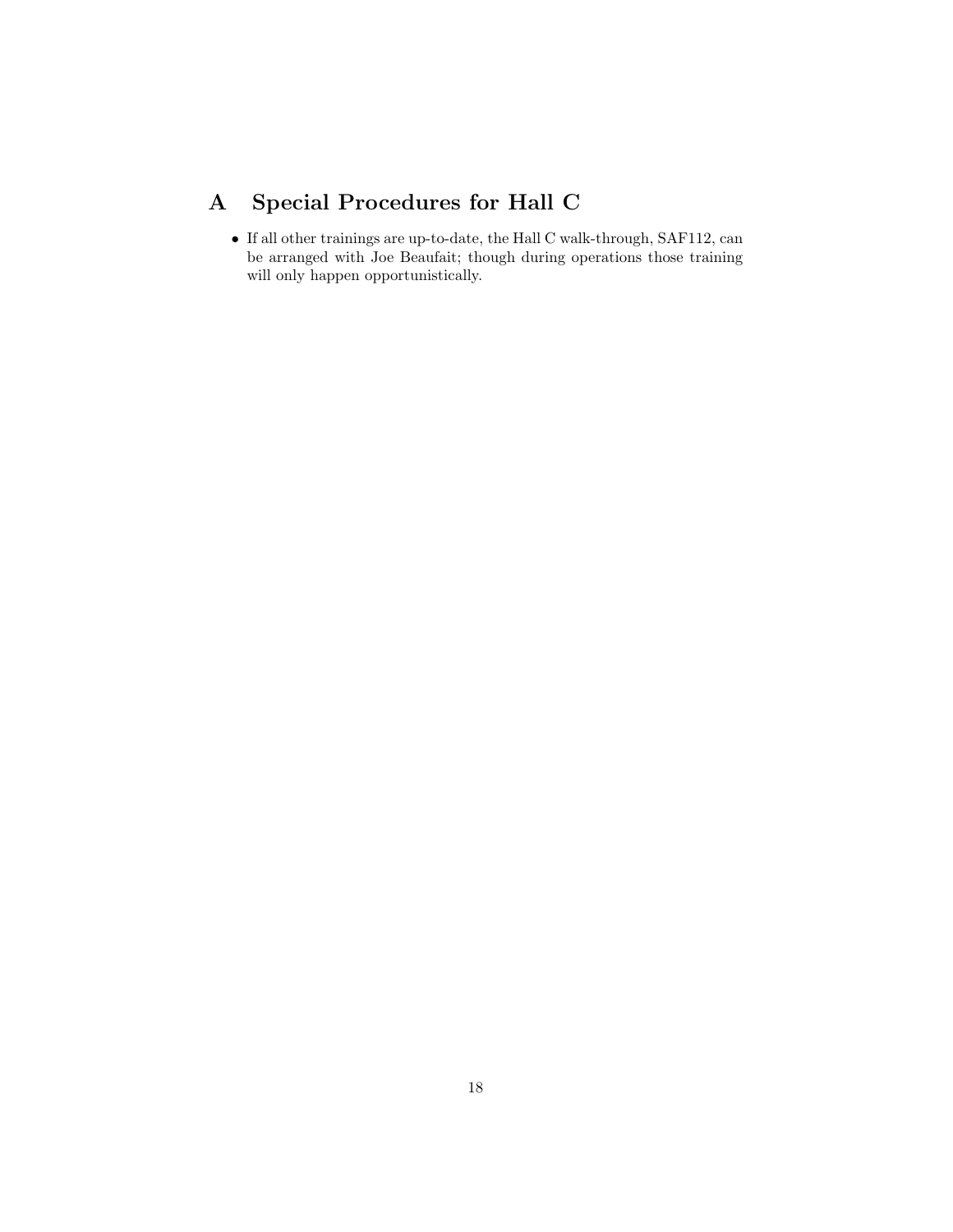# <span id="page-18-0"></span>B Special Procedures for E12-19-006,E12-17-005,E12- 06-105,E12-10-008,E12-10-003

Each shift requires a shift leader and, if the cryotarget is cold, a cryotarget operator. A third person on shift is extremely useful, but not required. The shift leader has the standard duties of shift leader to ensure proper data taking, log all activity, and to fill out the Beam Accounting form. The cryotarget operator should focus on cryotarget operation. Training is arranged by Greg Smith. The shift leader or third shift worker will run the DAQ and online analysis codes. This run period uses the "standard" Hall C equipment whose use and safety procedures are documented in the Hall C Standard Equipment Manual available from the Hall C web page.